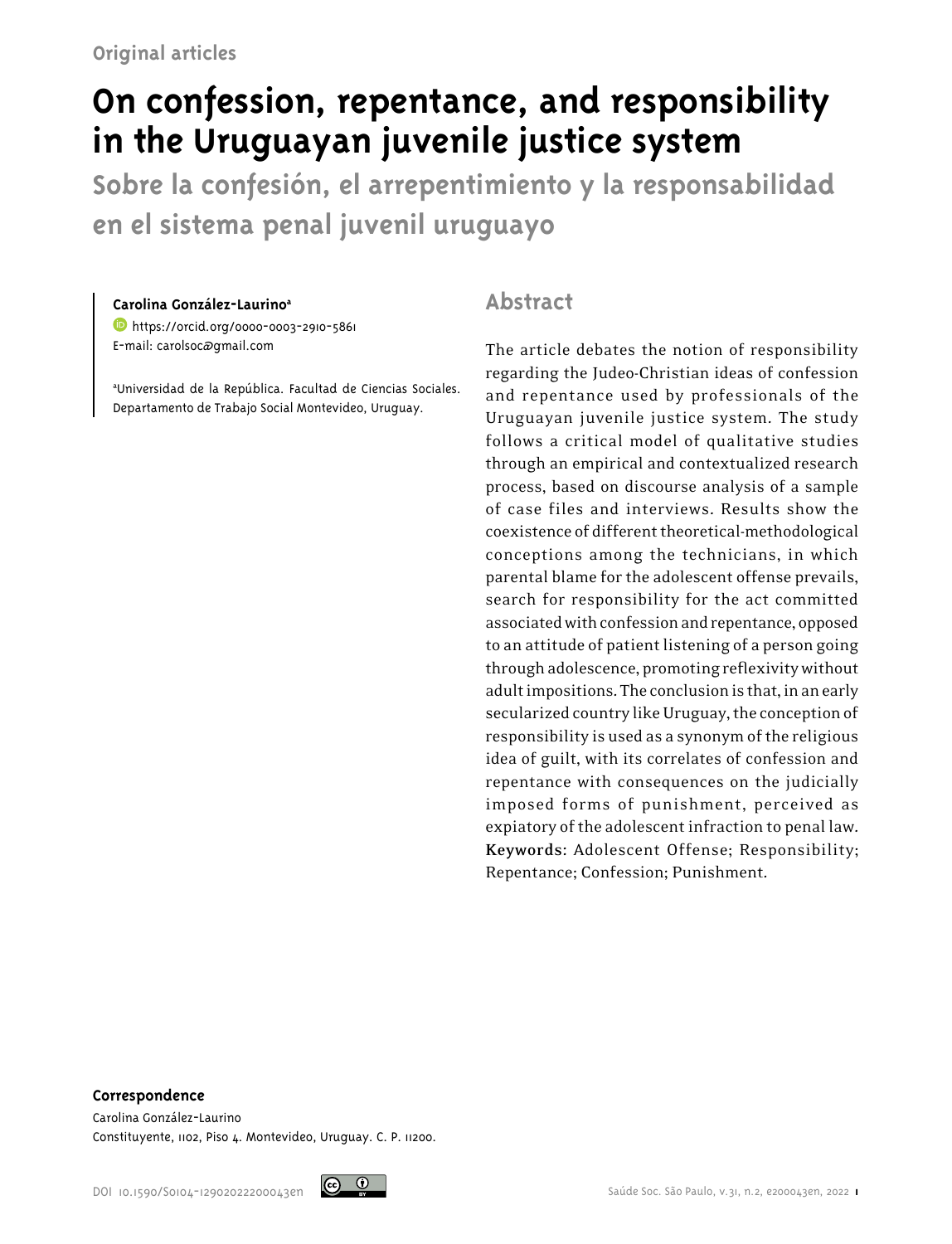### **Resumen**

Este artículo propone debatir la noción de responsabilidad respecto a las ideas judeocristianas de confesión y arrepentimiento utilizadas por los profesionales del sistema penal juvenil uruguayo. Se trata de un estudio cualitativo mediante un proceso de investigación empírico y contextualizado, sustentado en el análisis de discurso de una muestra de expedientes judiciales y de entrevistas. Los resultados muestran la coexistencia de distintas concepciones teórico-metodológicas entre los técnicos, en los que prima la culpabilización parental por la infracción adolescente, la búsqueda de la responsabilización por el acto cometido que se asocia a la confesión tanto como al arrepentimiento, en contraposición a un modelo que promueve la reflexividad sin imposiciones adultas y actitud de escucha paciente de los tiempos adolescentes. Se concluye que, en un país tempranamente secularizado como Uruguay, la concepción de responsabilidad es empleada como sinónimo de la idea religiosa de culpa, con sus correlatos de confesión y arrepentimiento con consecuencias sobre las formas de castigo judicialmente impuestas, percibidas como expiatorias de la infracción adolescente a la ley penal.

**Palabras clave:** Infracción adolescente; Responsabilidad; Arrepentimiento; Confesión; Castigo.

## **Introduction**

This article proposes to consider the conceptualizations of expert practices under the influence of religious and moralizing conceptions, such as confession and repentance, in the Uruguayan juvenile justice system, enunciated under the concept of responsibility that the doctrine of integral protection introduced to replace the notion of guilt (Uruguay, 1990, 2004). The study is based on the persistence of the tutelary doctrine of poor childhood, which socio-historical studies on the origin of medicine revealed its premature association with law and morality, building strong alliances in the creation of the Criminal Code (Uruguay, 1933) and the Children's Code (Uruguay, 1933) (Uruguay, 1934). This was possible due to hygienist practices that had social work as an ally in the sanitary correction of workers and the poor people at the beginning of the 20th century, in a secularized country like Uruguay, where the origin of social service is not linked to the ecclesiastical tradition, but to the positivist currents that marked the process of medicalization and juridification of social life (Ortega, 2008).

The unity of the medical and the legal expresses, in Foucauldian genealogical language, a response to criminality that has « two faces»: an «expiatory» one and a «therapeutic» one that is no longer centered on health institutions but is dispersed in a network of institutions associated with the «diffuse idea of danger» (Foucault, 2000, p. 41). In this medical-legal dynamic, the judge modifies the conception of punishment by means of a therapeutic attribution in the discourse of social rehabilitation seeking the individual's reprogramming for social coexistence. Punishment is thus transmuted into «healing». The intention is to reform the individual, who becomes «treatable». The expert discourse allows, then, the transformation of the punitive action of the State into a series of technologies appropriate to the quest for the «transformation of individuals"» (Foucault, 2000, p. 31). It is interesting to inquire about the idea of «redemption» of the offender that the theories of rehabilitation and resocialization bring with them as moralizing characteristics that continue to act, in an eternal return in which the rhetoric does not seem to be subject to modification.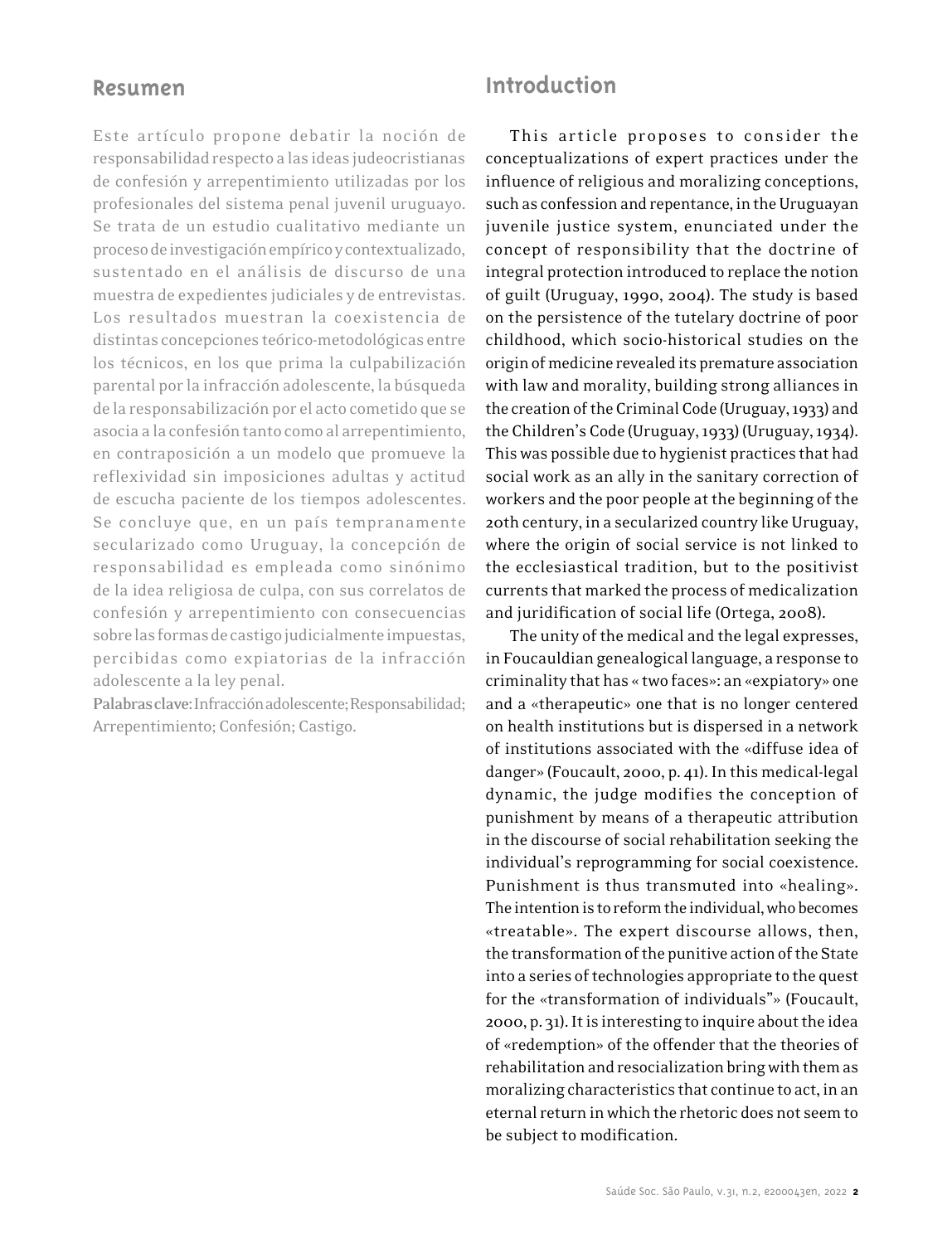Social and health practices reflect the old association between morality and law, instrumentalized through what Crewe (2011) calls «the power of the pen» which works as a «soft control» in contexts of confinement, using systems of rewards and punishments, made effective in the expert reports addressed to the criminal justice system. As Douglas (1996) suggests, institutions place a limit on the possibility of thought by introducing a set of expectations about the practices of their personnel and the rationalities at work within them. These limitations on action and thought create institutional cultures that are difficult for those who are part of them to avoid.

In order to contextualize the research, it is necessary to consider that the population in the Uruguayan juvenile criminal justice system is mainly composed of male adolescents between 14 and 18 years old, with socially undervalued ethnic-racial characteristics, made invisible by processes of spatial and residential segregation (Kessler; Dimarco, 2013) in the context of the selectivity of the juvenile justice system (Daroqui; López; García,2012; García-Méndez;Vázquez-Giménez; Otero, 2019; Leal; Macedo, 2019), which does not operate in adolescents who practice other social transgressions protected by the family and society in a context of social class differentiation.

## **Methodology**

This is a qualitative research (Denzin, 2018) conducted using an empirical and contextualized case study in the Uruguayan juvenile justice system in the period 2015-2019.

The empirical domain is based on documentary analysis and interviews. In the first case, a random sample of twenty-eight judicial files archived in the four Juvenile Court of Montevideo was selected, which were accessed by express authorization of the Supreme Court of Justice. The sample selection criterion considered cases with guilty verdicts, both in first and second instance. It should be pointed out that in Uruguay, specialized justice for adolescents is centralized in the four courts analyzed operating in Montevideo. In the countryside, the issue receives an indiscriminate institutional treatment from the adult criminal justice system. To complete the data collection, seventeen interviews were conducted with technicians of the juvenile justice system in the judicial and socioeducational segments, developed in their areas of work insertion within the system.

Despite the legislative modifications that imposed the doctrine of comprehensive protection (Uruguay, 1990, 2004), only at the end of 2015 the separation of the institutionality that takes care of children in abandonment from the one that regulates transgressor adolescents took place in the country. After several changes, in 2016 it was decided that the *Instituto Nacional de Inclusión Social Adolescente* (Inisa – National Institute for Adolescent Social Inclusion), a decentralized agency under the Ministry of Social Development, would manage the compliance of judicial measures involving deprivation of liberty and under open system through the *Programa de Medidas Socioeducativas y Mediación* (Promesem – Socioeducational Measures and Mediation Program) or through agreements with civil society organizations.

Studies of the juvenile penal system in Uruguay indicate that, despite the conceptual changes that modified the irregular doctrine by means of the rhetoric of comprehensive protection of the rights of children and adolescents, it is not possible to recognize changes in professional or institutional practices in the country, where the reforms appeal to tried and failed resources, in which contradictions between protection and repression persist (González-Laurino; Leopold-Costábile, 2013).

The analysis of the documentary material and the interviews were developed based on Enrique Martín-Criado's (1991) sociological analysis of discourse, inserting discursive productions in symbolic frameworks that regulate the interpretation of meanings in their contexts of enunciation.

The research was approved by the Ethics Committee of the *Facultad de Psicología de la Universidad de la República* and had the corresponding authorizations to carry out the study in the institutions involved. The procedure follows the deontological requirements for the use of information, preserving the confidentiality, privacy and anonymity of the participants. The interviews were conducted with signed informed consent form, respecting the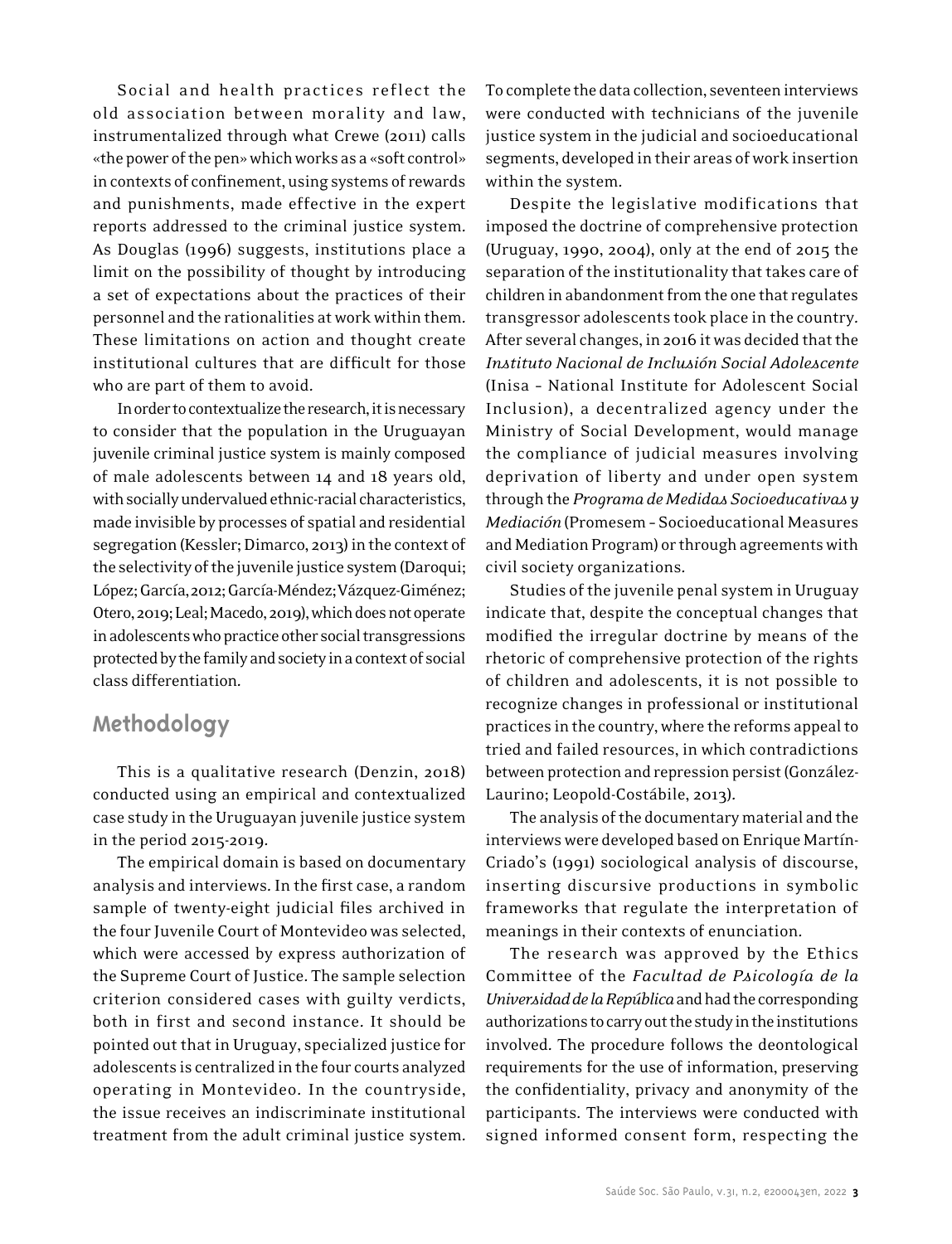autonomy and willingness of the participants to be included in the study (APA, 2017).

# **On confession and repentance as prolegomena to responsibility**

As Carlos Uriarte (2013) points out, the notion of «guilt» is part of criminal law, procedural justice and of the juvenile criminal enforcement. Its replacement by the concept of «responsibility» is associated with the notion of progressive autonomy that no longer conceives minors as incapable, but as subjects of law, with the counterpart of having to assume responsibility for intentional crimes. Article 79 of the Code for Children and Adolescents (Uruguay, 2004) establishes the objectives of socioeducational measures «seeking the assumption of responsibility by the adolescent», a situation linked to the idea of education, related to the theories of rehabilitation or resocialization (Uriarte, 2013).

The commitment to juvenile criminal responsibility is associated with confession as a mitigating factor in juvenile justice proceedings. However, confession can also undermine the system of guarantees if it is not used as a prerogative of the adolescent in the judicial process.

 *The adolescent in the hearing has all the guarantees not to testify, to give a different version of the facts [...] or to confess [...]. In general, one perceives that both the prosecutor and the judge in their interrogation, although they announce their rights, [...] consider the confession as very important. The confession – at some point – was the mother of all evidence, but, over the years, technical elements and other types of evidence have been replacing it; that is, at least in theory. In practice, there is a lot of insistence on the adolescent's reflection when they say: «Well, if you confess, it is foreseen as a mitigating factor... ». (Public Defender of the Juvenile Court).* 

Thus, despite the legal establishment of «the presumption of innocence and the exoneration from declaring responsibility for the offending acts of which they are accused» (Uruguay, 2004), «in practice», in juvenile criminal proceedings, the concept of confession and declaration of responsibility are imposed. In the framework of the protective system of comprehensive protection of the rights of children and adolescents (Uruguay, 1990; 2004), the judicial discourse that takes the confession, framed in the executive system, as if it had occurred in the judicial procedure, is worrisome.

*It can happen that an adolescent doesn't confess, but confession is a mitigating factor that works in his favor and reduces the sentence, then he does it [during the precautionary measure]. The report will state that the juvenile reflected, and admitted his responsibility. This is considered as a confession at the time of sentencing.* (Juvenile Judge)*.* 

In the judicial system and in the system of execution of measures, confession is intrinsically associated with «repentance», which is considered an achievement of both the adolescent and the acting technician. In the interviews, as well as in the reports that emerge from the sample of court files analyzed, the dilemma arises between the anguish generated by «repentance», which acts as a «mitigating factor», the «coldness» associated with the «lack of empathy», and the absence of confession acting as «aggravating factors».

*I tell them. There are boys that I report the issue of repentance, the issue of the anguish it causes them. Others, completely cold, I also report it because it is also my responsibility, because I don't want them to go out and kill another person* (Psychiatrist. Deprivation of liberty. Inisa)*.*

*You can work very well with them if you can achieve some kind of repentance. [...] There are many cases in which there is repentance – but because of the harm they did to the family, to themselves and their family – not because they are able to empathize with the other people. But, if there is a degree of empathy with their own family it is easier to work further*  (Psychologist. Promesem. Inisa)*.*

*There are some children with many psychopathic characteristics who really have no capacity for empathy, and never will. So, maybe you can appeal*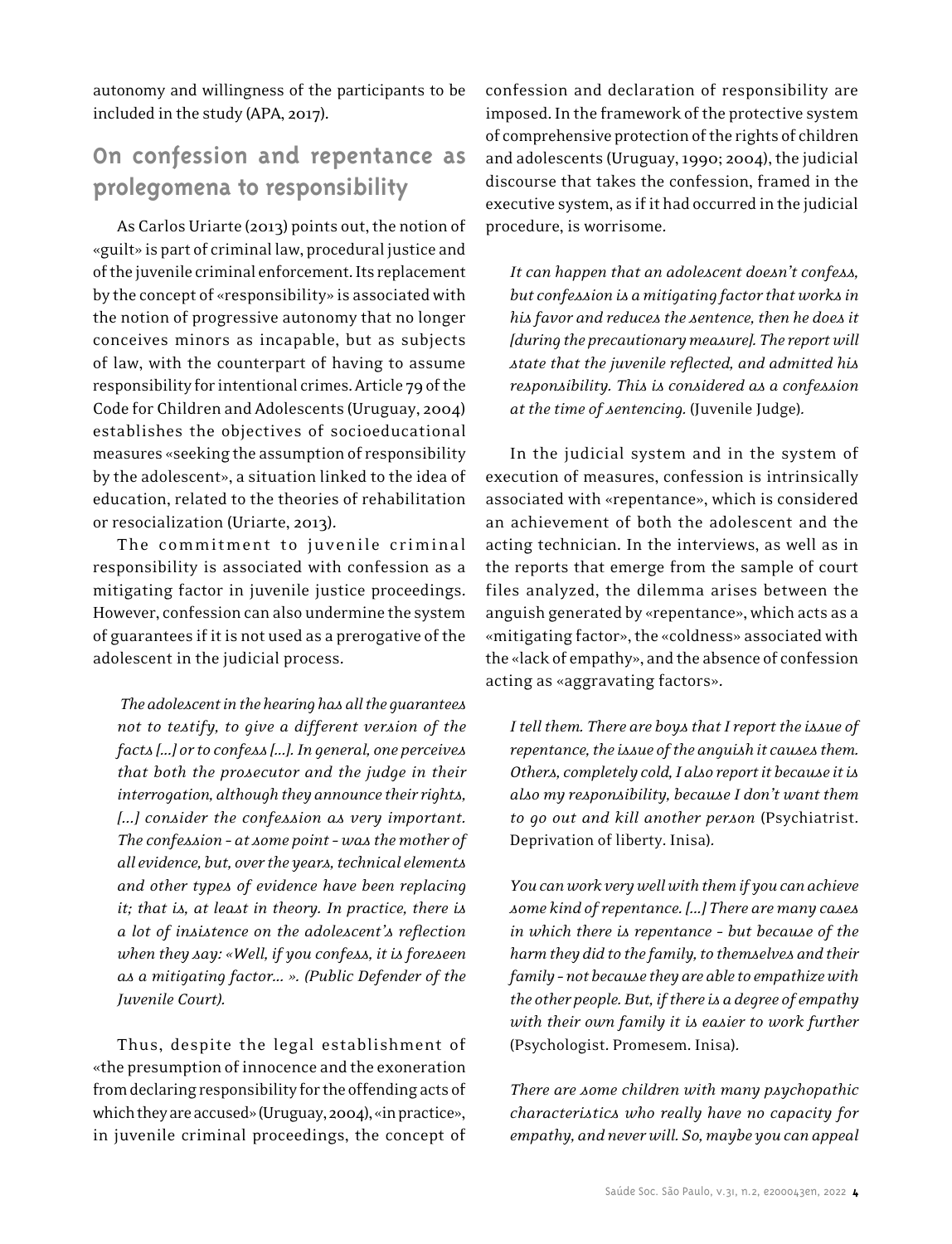*to some mechanisms of their personality so that they can live in society: work, study, comply with social norms, but they cannot regret what happened. Maybe they cannot repeat what they did – if you give them rules to integrate socially – but you do not achieve repentance* (Psychologist. Deprivation of liberty. Inisa)*.* 

*The adolescent's coldness is reflected in the narration of the facts in court, minimizing them by not admitting participation in the offense, saying «I don't know anything»* (Argument of the Public Prosecutor's Office in lodging an appeal against the decision of the Juvenile Court in the First Instance)*.* 

*Yes, they are informed, and so is the educator. And in the cases in which they specifically do not leave the discourse of "I did not do it" – which also happens – obviously, we also inform the court* (Psychologist*.* Promesem. Inisa.)*.* 

*The report states that the adolescent, suddenly, made a reflection, there is a repentance (or not)*  (Social Worker. Promesem. Inisa.)*.* 

*We work with empathy with the victim, in case there is one. Whether they assume the authorship or not... Because we have seen children who come and do not end up assuming the degree of participation* (Social educator. Promesem. Inisa.)*.* 

As mentioned above, the confession of Judeo-Christian origin (Foucault, 2006; Uriarte, 2013) is still today the paradigm that regulates juvenile criminal justice. It is about assuming responsibility for the acts, as the operators of the juvenile penal system say. This is the aim of the socioeducational measure imposed as a criminal sanction, arguing in accordance with national legislation (Uruguay, 1990, 2004).

*Infringement and responsibility are what we work on [in] the first interview with the adolescent, the legal referent and the home visit.* (Social Worker. Promesem. Inisa*).* 

*With regard to the word "responsibility", well, this is precisely what we work on with adolescents,* 

*so that they can visualize the responsibility they have for their own actions and the consequences [for] third parties* (Technical coordinator. Civil society organization)*.* 

The hypothesis linking the denial of the act charged to the extension of the deprivation of liberty is plausible, as well as its opposite, the greater the repentance, the greater the benefits of the legal institutions, and the greater the possibilities of substituting imprisonment for the compliance of the sentence employing a non-custodial measure. It is appropriate to consider the responsibility of the technicians and their opinions on the biography of this imputable subject. The moralizing reading is imposed on the process of reflexivity in the technicians who do not go beyond the phenomenal description of adolescent behavior, pointing out, in their reports, the inability of the subject to repent with severe consequences in the penal process and the imposition of punishment (González-Laurino, 2014).

Likewise, it emerges from the speeches the absence of a shared vision of what «working on responsibility» means, while at the same time recognizing the lack of protocolization in its approach, which appears to be left to the discretion of the officer or the personal mark of each worker.

*In the team [...] there is a lot of talk about reflection on the offense [...] The measure is supposedly based on that, on the possibility that the adolescent comes here to reflect, to work, to go deeper into the offense. [...] It seems to me that it is based on the personality, the knowledge, the experience and the accumulation of each officer. There is no protocol; there is no consideration «well, we have to work on the offense in this or that way». That is good, because it appeals to the diversity of things. But it is also dangerous, because suddenly one can put a more moralistic question, of blaming, of taking responsibility; others can work from empathy, saying «we are peers, I work with good vibes», and this is not a good thing either.*  (Social educator. Promesem. Inisa)*.* 

As indicated in the report, the absence of protocolization seems to be positively valued in terms of the individual freedom and creativity that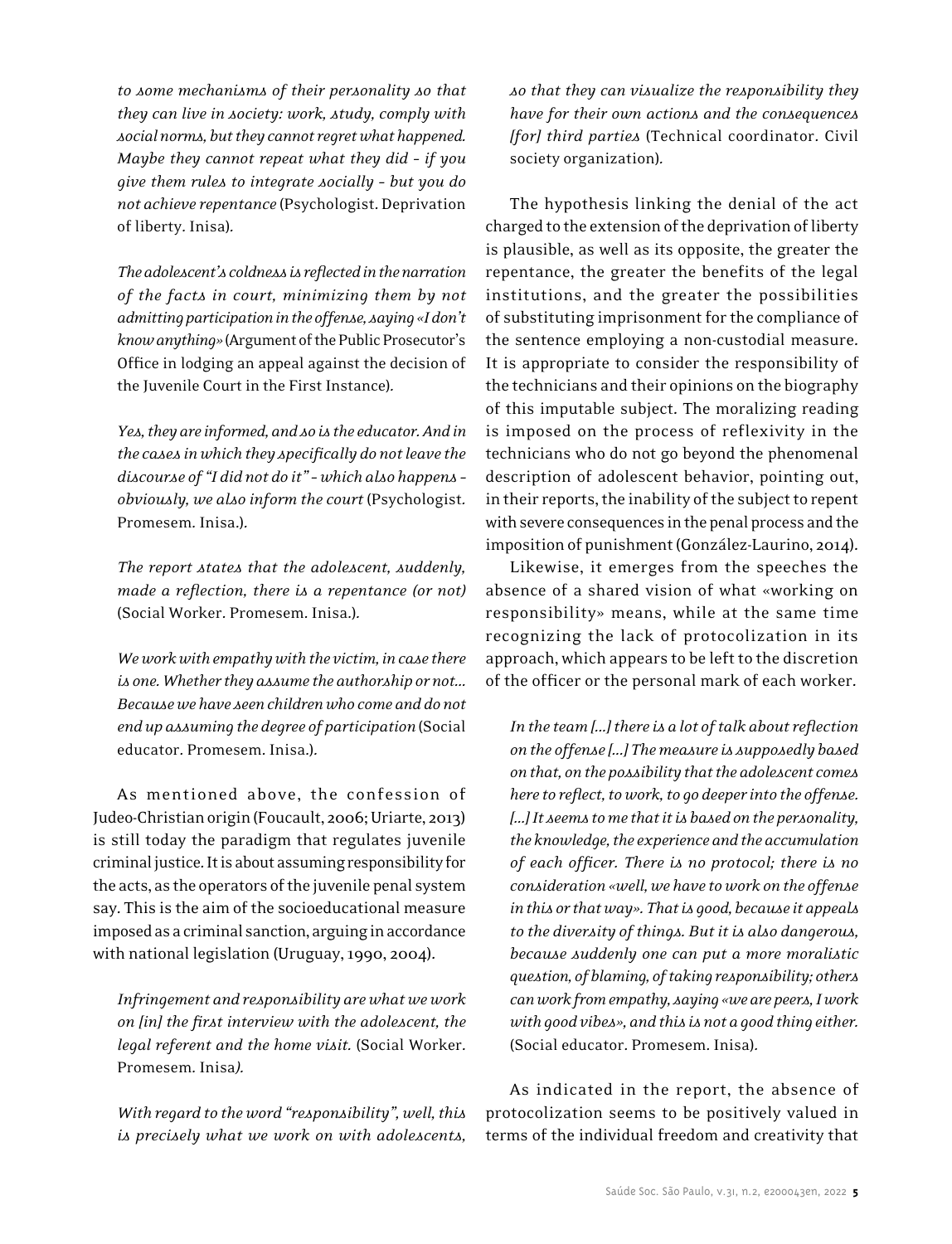would grant autonomy to the interventions. However, the problems of the absence of institutional regulation are pointed out: the risk of imposing a moralizing perspective on the intervention, which leads to culpability, as well as its opposite, the uncritical identification of the seduction and affability of the operators to gain the trust of the adolescent with whom they work without clear purposes, concrete objectives or specific methodology (Uriarte, 2013).

In the judicial files analyzed and in the reports of the officers interviewed, it is possible to identify arguments that place the emphasis on family responsibility as the background for the transgressive behaviors of their adolescent children. Apparently, the focus would not be exclusively on the actions of the youths, but on the responsibility of the adults - especially the mothers<sup>1</sup> - who are described as «negligent»; «incapable of setting limits», «of supervising their children in their educational or work tasks or in the interaction groups they attend», with severe statements in the technical reports printed in the judicial file<sup>2</sup> (Uriarte, 2006). Thus, the expert report classifies the adolescent as being at social risk based on the family's socioeconomic characteristics, the difficulties faced by the adolescents in integrating into the educational system, the neighborhood where they live, the friends they have, the activities they carry out and the interpersonal conflicts they showed in their short biography (González-Laurino, 2014). Therefore, what prosecutors and judges have before them in a judicial proceeding is not only a fact of transgression of the criminal law, but a subject in a situation of helplessness who is judged for the minor faults committed during the course of his life (Foucault, 2000). In the discourse of judicial technicians, the adolescent is a subject under «state protection» who would require provide protection against abandonment to prevent the

probable offense, an argumentative residue of the tutelary doctrine of poor childhood.

The bond with parental figures is poor both affectively and formatively. Psychological report (Center for deprivation of liberty. File of Juvenile Court, 1st Turn).

It should be clarified that this family is already known, given that a sister of the girl has already been hospitalized here and the mother of the girl presents some problems in terms of adequately setting limits to her daughter, which places her in a risky situation. (Social report. Assisted Freedom implemented by the State. File of Juvenile Court, 1st Turn).

The bond with the maternal figure is correct on the affective level, although lacking in the normative level. (Psychological report. Center of deprivation of liberty. File of Juvenile Court, 3rd Turn).

In general, the difficulties of the mother with her other children and of the parental figures in setting appropriate limits continue. The mother is not currently working. Two weeks ago she stopped working for a companion agency. (Report of non-compliance with probation. File of Juvenile Court, 3rd Turn).

In short, based on the above arguments, we consider that the adolescent has failed to comply with the socioeducational measure imposed, demonstrating irresponsibility on his part and on the part of his family (Social educator's report. File of Juvenile Court, 4th Turn).

The mother's difficulty in setting limits is notorious. (Social report. File of Juvenile Court, 4th Turn).

<sup>1</sup> According to the studies of Karina Batthyány (2008), poor mothers are the main accused of the lack of care for children and adolescents, on whom falls the weight of the moralizing culpability of experts and the practices of state intervention.

<sup>2</sup> As Uriarte pointed out in 2006, it is still possible to trace the tutelary conceptualization of abandonment and infringement of the 1934 Children's Code in the contemporary practices of social officers. "The *moral* neglect that prevailed in the Children's Code and made it possible to condemn the *addiction* and *idleness* of poverty, changed over the 20th century, remaining only discreetly — more or less deeply — hidden in *scientific* discourse. […]. These were filled with new meanings: abandonment was the lack of socialization, sometimes particularized in the lack of education and learning, sometimes in the family, sometimes with psychiatric features when talking about families that shows symptoms caused by an abandonment situation (*abandónicas*), as a general rule, usually resulted in internal problems of the *minors*, in deficiencies inherent to them and that could be treated independently of the social or family matrix in which they were generated" (2006, p. 23, underlined in original).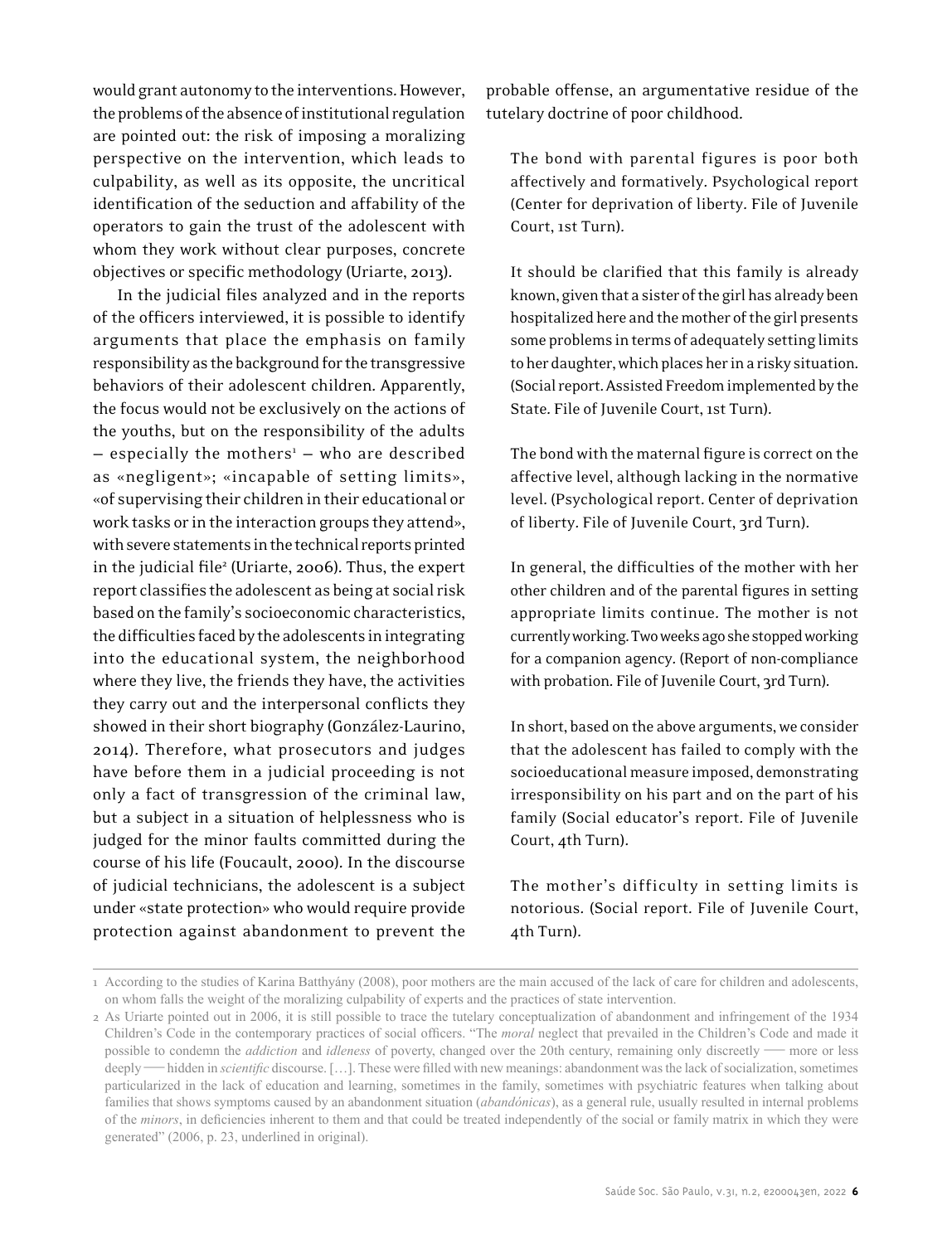The young person finds himself on the street with a group without adult control. In this context, he begins to consume, to return home in the early hours of the morning, without adult control or activities that provide a framework for his daily life. The bond with the maternal figure is adequate in the affective aspect but lacking in the normative aspect. The bond with the father is poor and sporadic. (Psychological report. File of Juvenile Court, 4th Turn).

These expressions in the technical reports associated with the judicial files are reiterated in the interviews.

*This is the problem, to say that the adolescents who committed an offense did not have the proper controls, either because some of their parents were deprived of their liberty, or because some of their parents are working and [that is why] they are alone for many hours, because the great majority of the adolescents we support dropped out of high school. [...] and there is no will on the part of the parents to try to keep them in school. [...] Then they start to have a lot of free time and get involved in the neighborhood with other adolescents who are in the same position. This can lead them to drug use which, sometimes, in excess, can harm them, start to go down a path of heavier consumption due to the lack of activities and then, at some point, they end up committing a crime* (Public Defender. Juvenile Court)*.* 

*The worst thing these adolescents have is their families; this is the reality. We are seeing adolescents whose mothers are addicted to cocaine paste and crack. So how can you work with a juvenile whose mother consumes, and he consumes? We are living a complicated reality. Or the grandmother is in jail because she sells drugs. What can you say to this kid? Don't use drugs? I am very pessimistic about what we are seeing. Maybe I am not good for any report because the truth is that there is a failure of the family; the family brings them problems, they bring them drugs, instead of bringing them tranquility. There are always exceptions, but the vast majority…* (Psychiatrist. Deprivation of liberty. Inisa)*.* 

As it is possible to observe, these discourses refer to school dropout, psychoactive substance use and the absence of clear adult restrictions, appear both in the judicial sphere and in the execution of socioeducational measures, regardless of the institution to which the officer belongs, which seems not to consider the contexts of origin of these families that refer to generational processes of social disaffiliation.

On the other hand, although there are few records in this regard, in the accounts of some officials, there is a questioning of working with the concept of individual responsibility in the offense without association with the concept of social responsibility or co-responsibility. Uriarte (2013, p. 149) introduces the legal debate about the ways of «weighing criminal reproachability» in the face of «the unequal availability of behavioral alternatives» in situations of vulnerability and social exclusion, which does not constitute the conceptual position that prevails in the doctrine of contemporary law.

*Nor can we forget that this adolescent has been subject to multiple lacks of rights, there has not been respected or granted, so this is a problematic point because this adolescent, who obviously committed a crime and infringed the rights of a third party, had his own rights systematically denied [...]. For the construction of citizenship, I understand that if you do not restore rights it is difficult to work on responsibility* (Lawyer. Promesem. Inisa)*.* 

Likewise, there are isolated expressions by operators of the juvenile penal system questioning the imposition of work on responsibility at the adolescent stage.

*From my position, I can say that responsibility and adolescence are two things that sometimes do not go hand in hand. In all cases, I would say; it applies to any adolescent. [...] I would say that the process of problematization has to do with thinking, thinking about oneself, before working with responsibility. If – a priori – we start talking about responsibility, I think we already set specific formal standards that put us in place more as someone who gives clues than as vehicles, as a catalyst for other things* (Psychologist. Civil society organization)*.*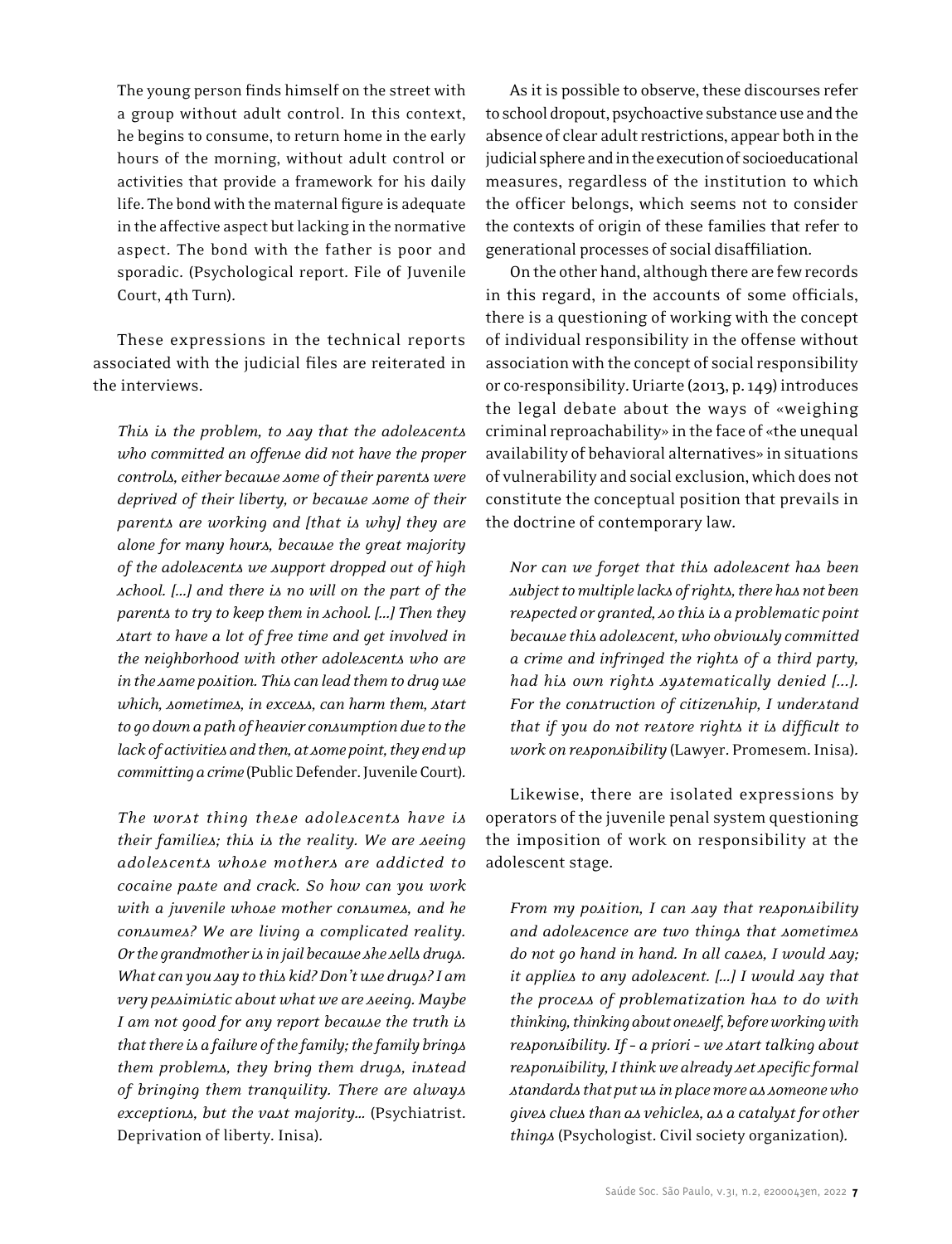It emerges from the interviews that some agents act in the promotion of critical awareness among adolescents by stimulating reflective thinking, pointing out that the assumption of responsibility is a costly exercise for adults, especially for adolescents.

In this sense, the interviewee warns that «we do not have the same time to achieve the same things» (Psychologist. Civil society organization), and the construction of the self as an autonomous, thinking and critical subject transcends possible reflective processes in the context, a socioeducational measure imposed by the judicial system. In these terms, the conceptualization of the process of internal elaboration required for the self-knowledge of which this officer of the system of execution of judicial measures — who seems to develop a different practice from the rest of the interviewees — refers to the last stage of Foucauldian thought as «construction of the self» and «care of self» developed in the years 1983-1984. (Foucault, 2009, 2010).

This finding leads to Eugenio Zaffaroni's (2011, p. 337) interpretation of the Lacanian theories that differentiated delinquency from pathology, indicating that the attribution of responsibility for one's own acts is a task proper to psychoanalytic practice, but cannot be transferred to criminal law. For this reason, it is necessary to be extremely careful when using the Foucauldian concept of *parrhesia*, as well as the psychoanalytic conception of self-constitution of the self via the practices of tell the true in the context of juvenile criminal justice, confusing criminal law with psychoanalysis in which the subject thinks of himself voluntarily without judicial imposition.

As already pointed out by Norbert Elias (1990) in his description of the self-constraints that the individual imposes on himself in the passage from childhood to adult socialization, the process of civilization requires a greater social moratorium as the social division of labor increases and social differentiation becomes more complex. According to Elias, this phenomenon constitutes the flipside of the popular argument that children mature faster in late modern societies. It seems the opposite, as Freud (1973) argued and Elias takes up, necessarily implies a longer waiting time for the adolescent to assume the pains generated by

impulse control and to internalize social coercions. This reasoning would also seem to be validated to support the necessary and costly process of psychic and social maturation in response to the demand for reflection on one's own actions during the adolescent stage.

# **Final considerations**

As the specialized bibliography points out, neither incapacitating confinement nor resocializing treatment have produced the promised results, despite being tested in different times and geographical locations. However, although these forms of intervention in the juvenile penal issue have proven to be unsuccessful, they are still on the agenda of Uruguayan penal policy.

These adolescent lives deteriorated by poverty, territorial segmentation, social and police rejection require forms of understanding mediated by thought and words that, by enabling a reflection on themselves, allow them to visualize the restrictions they face from their social origin to lead a dignified, socially appreciated and recognized life. It is not possible to enable processes of change based on mistreatment or the imposition of rigorous routines, even if these have been loaded with good intentions of resocialization by means of proposals for the acquisition of habits of hygiene, work and study, as shown in the studies of the Uruguayan juvenile penal system (González-Laurino; Leopold-Costábile, 2013).

The findings of the research indicate that, with few exceptions of reflexivity production in expert practice, it is not possible to find in the analyzed discourses the conditions that generate attentive listening with self-knowledge objectives in adolescents criminally investigated, with the restrictions mentioned above to avoid confusion between psychoanalytic practices or Foucauldian *parrhesia* in interventions developed during the adolescent criminal process.

The novel conception of responsibility implemented by the doctrine of integral protection in Latin American countries, which is linked to the notions of confession and repentance for the offenses committed, deserves attention. Considering the iatrogenic nature of stigmatizing shame,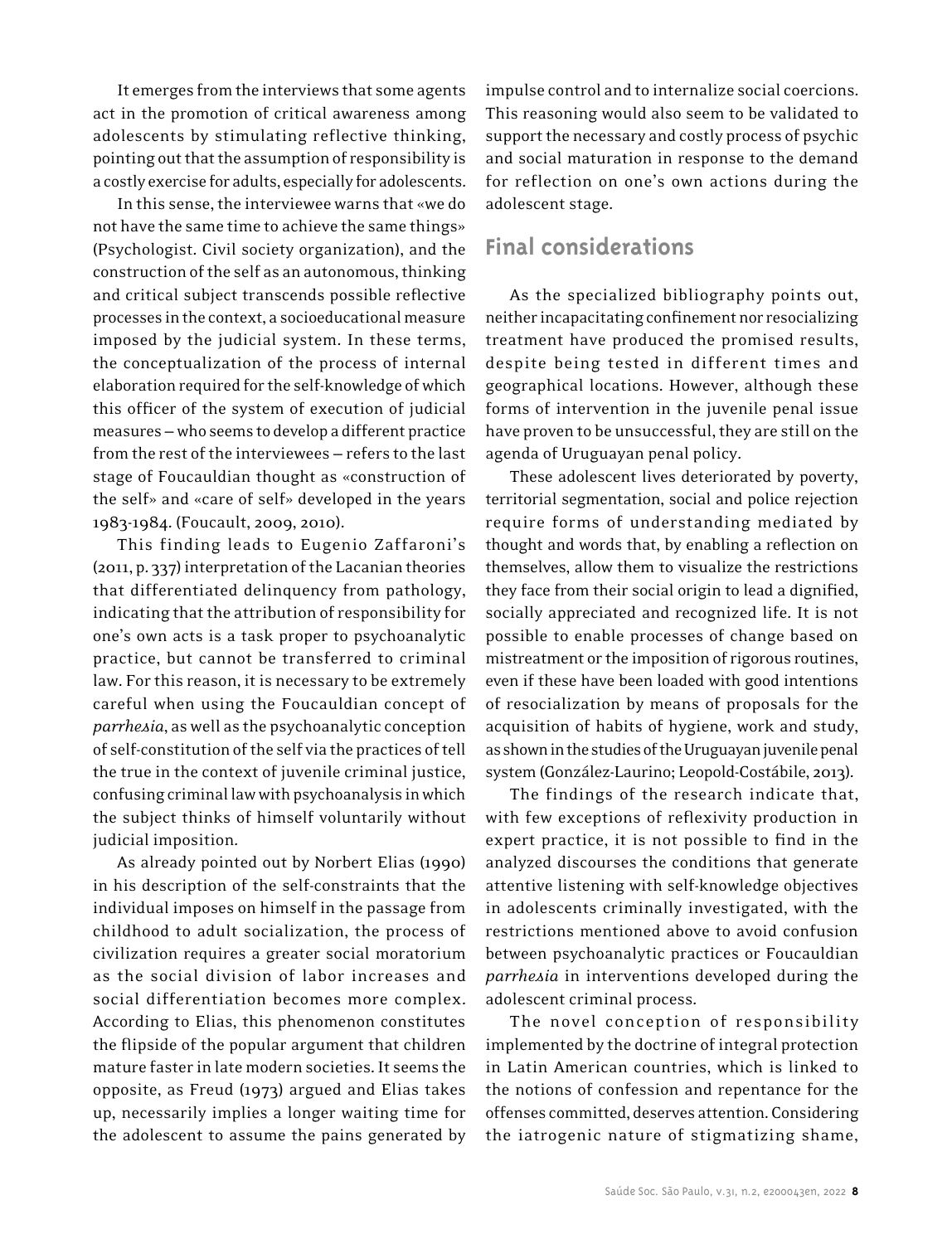Maruna and Mann (2006) analyze the problems of guilt in punishment contexts. Similarly, Maruna and Copes (2004) point out the risks of depression in people with a tendency to take the blame for mistakes made, indicating that the propensity to assume one's own responsibilities is an ego-protection resource commonly used by the general population without pathological or criminal correlates.

It could be hypothesized that, in the Uruguayan case, where the State replaced the church in the period of early *Batllismo*, the secular question of positivist hygienism would have taken precedence over the religious question in a sort of secularization of Christian morality, transmuting the notion of guilt into the ideas of individual and family responsibility. However, what lies beneath the expert words would seem to be constitutive of a religious conception that implicity carries the ideas of confession and repentance, whose reparation process is indissolubly managed by the intentional infliction of pain (Christie, 1988). The question about the responsibility of the specialists of the juvenile penal system in the different formulations of the judicial practices of punishment cannot be elucidated. It is also not possible to ignore the social responsibility in the lives of adolescents damaged in historical socioeconomic processes of exclusion, which does not seem to be considered in the judicial files, and which, with one exception recorded in the presentation of results, does not arise in the framework of the interviews.

### **References**

#### APA – AMERICAN PSYCHOLOGICAL

ASSOCIATION. *Ethical principles of psychologists and code of conduct*. Washington, D. C.: APA, 2017. Disponível em: <https://www.apa.org/ethics/code/ ethics-code-2017.pdf>. Acesso em: 7 mar. 2022.

BATTHYÁNY, K. Pobreza y desigualdades sociales. Una visión desde el género. *Papeles de Población*, Toluca, vol. 14, n. 57, p. 193-207, 2008. Disponível em: <http://www.scielo.org.mx/scielo. php?pid=S1405-74252008000300009&script=sci\_ abstract>. Acesso em: 7 mar. 2022.

CHRISTIE, N. *Los límites del dolor.* México: Fundación de Cultura Económica, 1988.

CREWE, B. Soft power in prison: Implications for staff−prisoner relationships, liberty and legitimacy. *European Journal of Criminology*, Thousand Oaks, v. 8, n. 6, p. 455-468. 2011. DOI: 10.1177/1477370811413805

DAROQUI, A.; LÓPEZ, A. L; GARCÍA, R. F. C. *Sujeto de castigos*. Hacia una sociología de la penalidad juvenil. Rosario: Homo Sapiens, 2012. Disponível em: <http://gespydhiigg.sociales.uba. ar/wp-content/uploads/sites/116/2013/08/Sujeto\_ Castigos\_0708122.pdf>. Acesso em: 7 mar. 2022.

DENZIN, N. K. Investigação Qualitativa Crítica. *Sociedade, Contabilidade e Gestão*, Rio de Janeiro, v. 13, n. 1, p. 105-119, 2018. DOI: 10.21446/scg\_ufrj. v13i1.14178

DOUGLAS, M. *Cómo piensan las instituciones*. Madrid: Alianza Universidad, 1996.

ELÍAS, N. *El proceso de la civilización.*  Investigaciones sociogenéticas y psicogenéticas*.*  México: FCE, 1990.

FOUCAULT, M. *El coraje de la verdad*. Curso en el Collège de France (1983-1984). Buenos Aires: FCE, 2010.

FOUCAULT, M. *El gobierno de sí y de los otros*. Curso en el Collège de France (1982-1983). Buenos Aires. FCE, 2009.

FOUCAULT, M. *Los anormales*. Curso en el Collège de France (1974-1975). Buenos Aires: FCE, 2000.

FOUCAULT, M. *Seguridad, territorio y población*. Curso en el Collège de France (1977-1978). Buenos Aires: FCE, 2006.

FREUD, S. El malestar en la cultura [1929-1930]. In: FREUD, S. *Obras completas*. Tomo III. CLVIII. Madrid: Biblioteca Nueva, 1973. p. 3017-3067.

GARCÍA-MÉNDEZ, E.; VÁZQUEZ-GIMÉNEZ, S.; OTERO, R. *Historia y futuro de la cuestión penal juvenil*. De Tejedor a Videla. Buenos Aires: Didot, 2019.

GONZÁLEZ-LAURINO, C.; LEOPOLD-COSTÁBILE, S. De crisis y reformas. El actual funcionamiento del sistema penal juvenil en Uruguay desde la perspectiva de sus actores y expertos. In: GONZÁLEZ-LAURINO, C. et al. *Los sentidos*